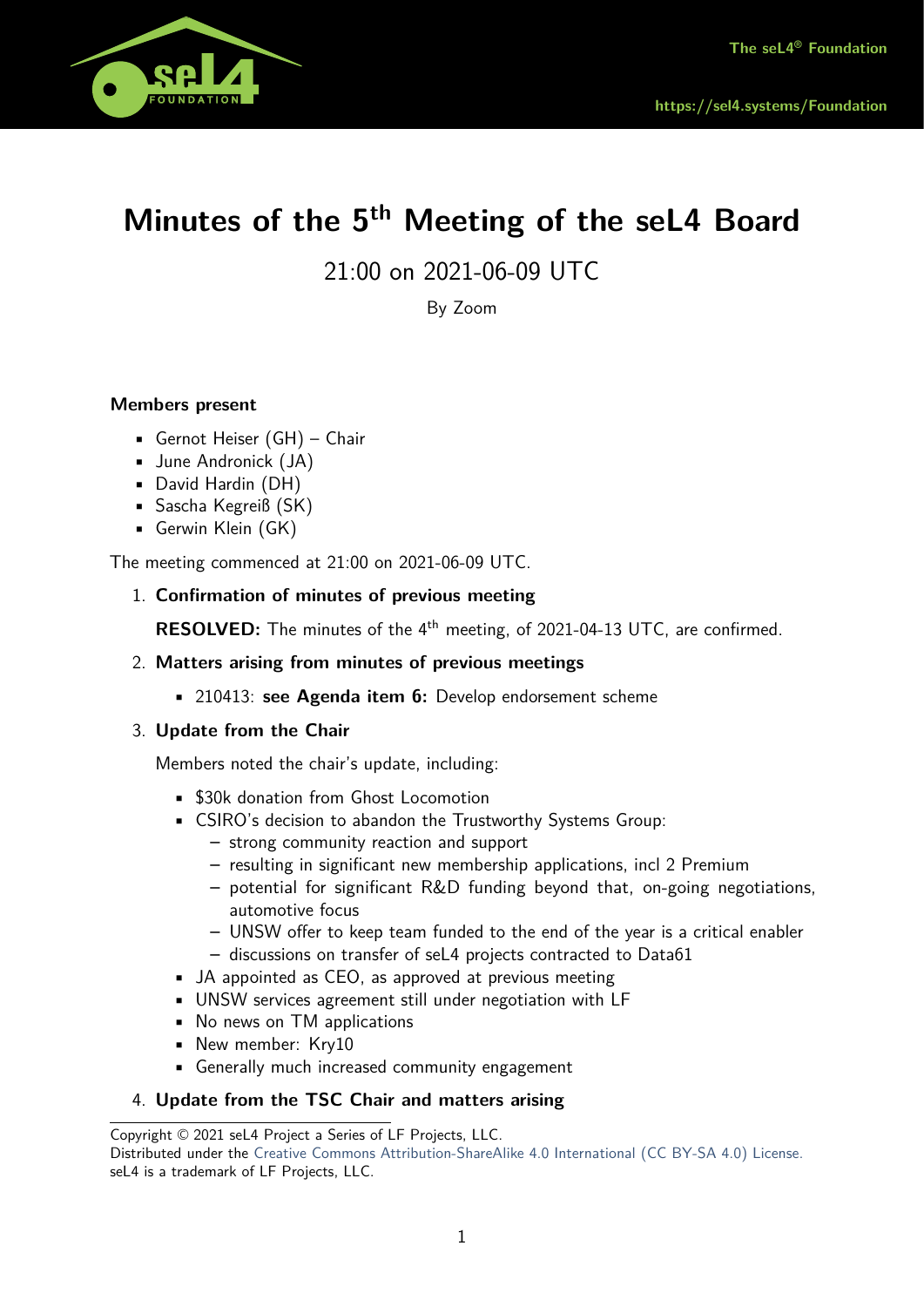GK briefed the Board on:

- next seL4 release to happen within days
	- **–** some delay due to high community activity, many recent contribution
	- **–** also CI infrastructure in transition from CSIRO to UNSW, resulting in reduced ability to test changes prior to committing
	- **–** Kent McLeod (Kry10) and Axel Heider (HENSOLDT Cyber) standing out in commenting on and approving many pull requests
- 2 new Committers appointed:
	- **–** Axel Heider (HENSOLDT Cyber)
	- **–** Yanyan Shen (Cog Systems)
- CI infrastructure to move completely to UNSW, requires Foundation funding, will further open access to infrastructure
- Maintaining access to the LF crowdfunding platform requires achieving LF's Best Practices Badge
	- **–** most requirements in place already, except vulnerability reporting and running static analysis on each release

SK suggested encrypted email channel for vulnerability reporting, as required by German authorities. SK also offered HENSOLDT Cyber's help with setting up static analysis.

# 5. **Budget**

The proposed budget for FY21 was discussed, see **attachment**. The budget approved by the previous Board Meeting needs revision for two reasons:

- Aligning the Foundation's financial year with the calendar year, as requested by LF; this meaning that this year's budget only covers the 9 months April-December.
- Membership growth seems much stronger than anticipated. This increases the available budget as well as the membership's expectation on support.

The budget contains highlighted items for approval conditional on additional revenue becoming available through the membership applications currently in the sign-off stage.

# **Declarations of interest:**

- GH declared a conflict of interest in items marked with note (1).
- JA declared an interest in items marked with note (2) and (3).
- GK declared an interest in items marked with note (3).

**RESOLVED:** The FY2021 budget is approved as proposed, with approval of highlighted expenses subject to extra revenue materialising. GH will notify the board once this happens.

Members discussed strategic use of as-yet unbudgeted revenue (to be approved by a future meeting of the Board). Items raised were:

- Admin support;
- Approachable documentation, explaining not only the how but also the why and overall philosophy. The Rust book is a good example.

# 6. **Endorsement of services and products**

Interim endorsements were done by TS staff. In order to scale to a proper endorsement scheme, community participation is needed. Members discussed ways to incentivise as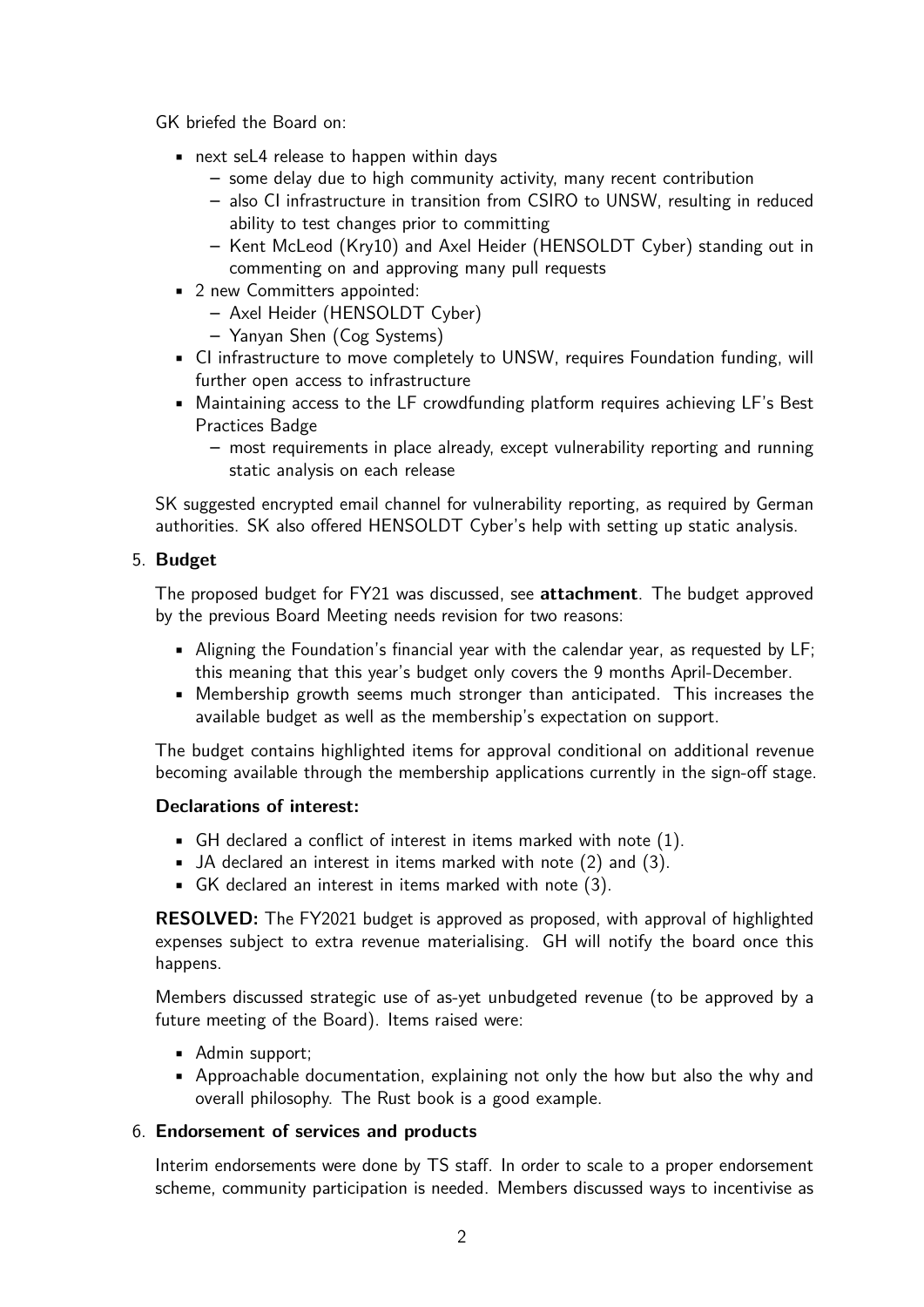well as the process. An unbiased, open process is essential.

**RESOLVED:** The TSC is to propose a model for endorsements.

#### 7. **Future meetings**

Future meetings will be held on demand, most likely driven by the need to revise the budget if available funds increase. The meetings may be held by zoom or email.

#### 8. **AOB**

Nothing raised under this item.

The meeting closed at 22:05 UTC.

### **ACTION SUMMARY**

| From         | Item | Owner | Status | Action                                                  |
|--------------|------|-------|--------|---------------------------------------------------------|
| $21-04-13$ 9 |      | CC.   | TBD.   | Develop endorsement scheme for services and<br>products |

### **Meeting Attendance**

Current financial year, starting 2021-04-01:

| Name           | Eligible | Attended |
|----------------|----------|----------|
| Gernot Heiser  |          |          |
| June Andronick | 2        | 2        |
| David Hardin   | 2        |          |
| Sascha Kegreiß |          | 2        |
| Gerwin Klein   |          |          |

### **Acronyms**

**TS** The Trustworthy Systems research group at CSIRO's Data61 and UNSW Sydney

**LF** The Linux® Foundation

**TSC** The Technical Steering Committee of the seL4 Foundation

**CC** The Compliance Committee of the seL4 Foundation

**OC** The Outreach Committee of the seL4 Foundation

**MC** The Marketing Committee of the seL4 Foundation

**ATTACHMENTS:** Budget on next page

**Signed as a true record 2021-10-07**